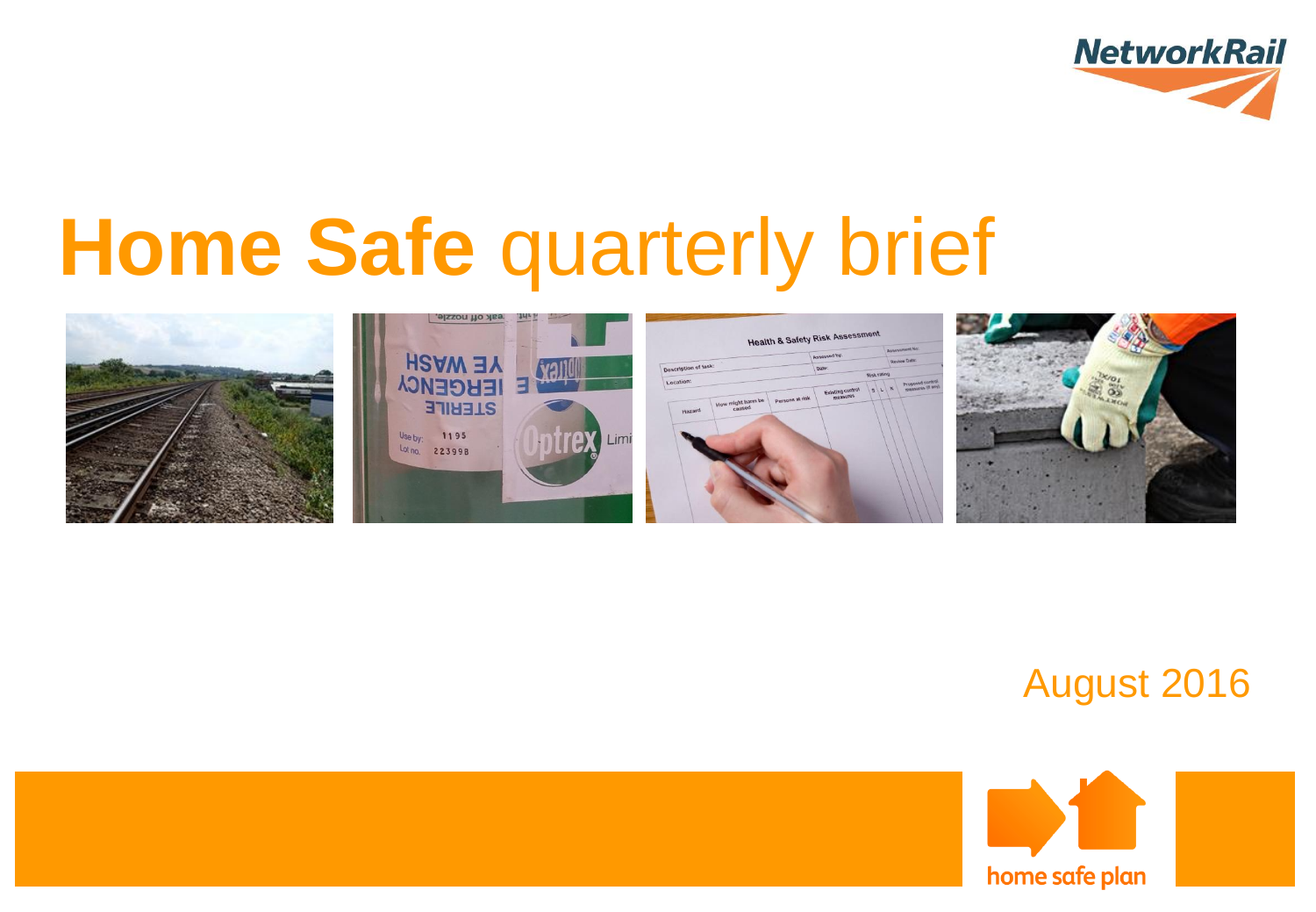# **A word from our Chief Health and Safety Officer**



"I'm pleased to introduce this Home Safe brief – a short presentation that will be shared quarterly, giving you some highlights of the work we are doing as part of the Home Safe Plan.

The brief will let you know what you can expect to see in the coming months, as well as updates as we progress through our programmes and projects. We also ask you to consider your impact on these safety challenges, looking at what you can do as an 'immediate win' to help make a difference and improve safety in your area.

I hope you enjoy this short session"

Lisbeth Fromling, *Chief HS&Q Officer*



**NetworkRail**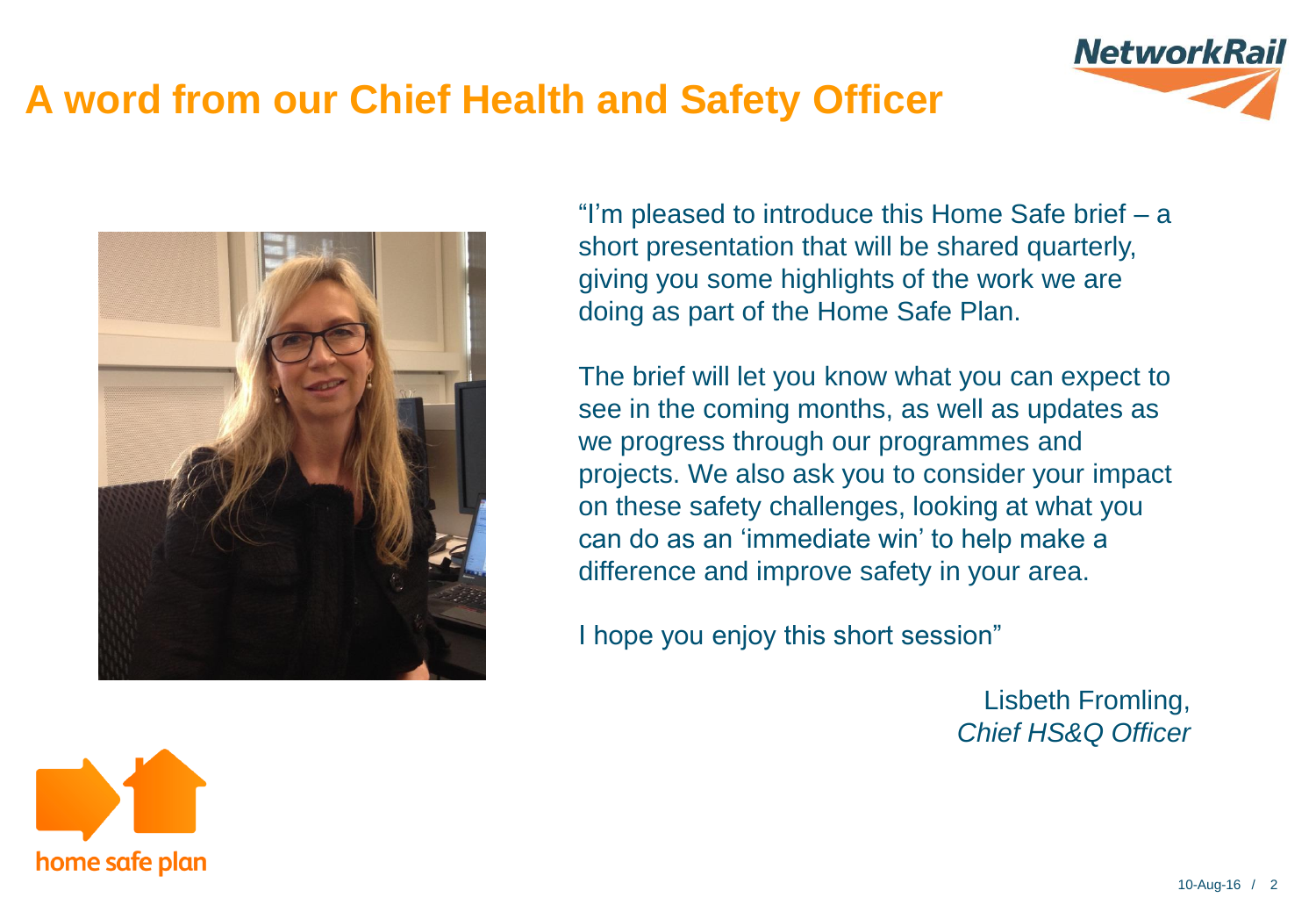## **What is the Home Safe Plan?**



The Home Safe Plan consists of 21 national projects which have been identified to provide the biggest risk reduction to our work force, public and passengers.

The plan is a product of a risk ranking exercise of 154 ongoing projects which, all together, were recognised as being too much for the organisation to process.

| The 21 projects are:                                     | 11. Level Crossing Risk Reduction                    |
|----------------------------------------------------------|------------------------------------------------------|
|                                                          | 12. Platform Train Interface (PTI)                   |
| 1. Fatigue Risk Management                               | 13. Prioritised Technology for Level Crossing Safety |
| 2. Risk Management inc WARAs & Risk Awareness            | 14. Identification & Monitoring Train Accident Risk  |
| 3. Management of Occupational Road Risk (MORR) Reduction |                                                      |
| 4. Sentinel Enhancement                                  | 15. Health & Wellbeing Respiratory                   |
| 5. Electrical Safety Delivery (ESD)                      | 16. Health & Wellbeing Medical Standards             |
| 6. Safer Trackside Working (STW)                         | 17. Health & Wellbeing Resilience                    |
| 7. Planning and Delivering Safe Work (PDSW)              | 18. Health & Wellbeing First Aid                     |
| 8. Procuring for Contractor Safety                       | 19. Manual Handling                                  |
| 9. Safety Hour                                           | 20. Business Critical Rules (BCR)                    |
| 10. Community Safety                                     | 21. Integrated Management System (IMS)               |

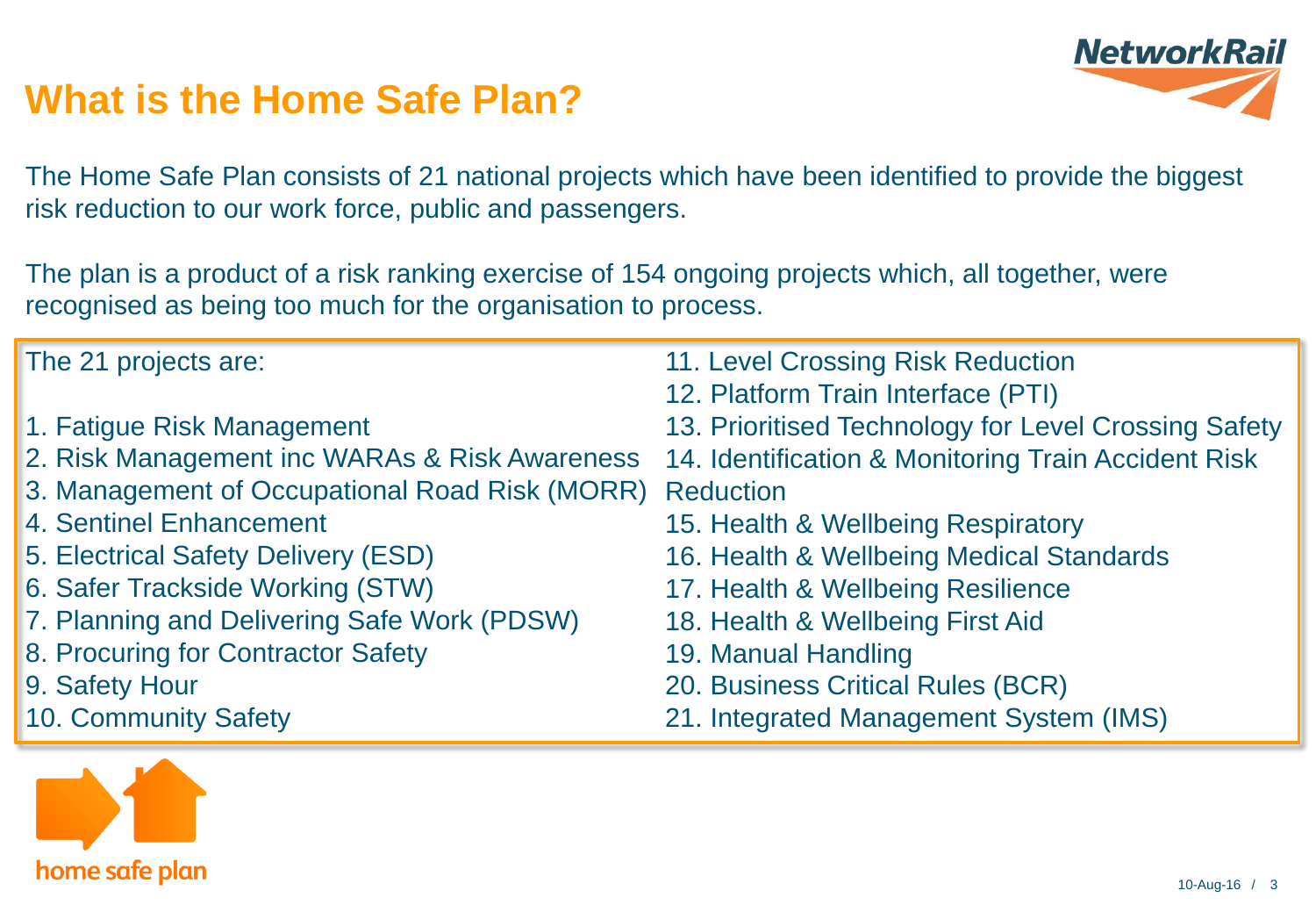# **First aid**

#### *Is our first aid fit for purpose?*



#### *Why is this part of the Home Safe Plan?*

- Compliance with first aid law
- A recommendation from a RAIB investigation into a serious worker injury





#### *The Home Safe Plan will…*

- Review the first aid processes and procedures within the business
- Introduce a first aid standard
- Create a series of first aid 'How to' videos and an animation to show what to do in an emergency on track

#### *What can you do?*

- Include first aid information within your safety briefings
- Make sure all teams know plans in place should an incident occur, including identifying any trained first aiders on site
- Ensure first aid kits are regularly checked and replenished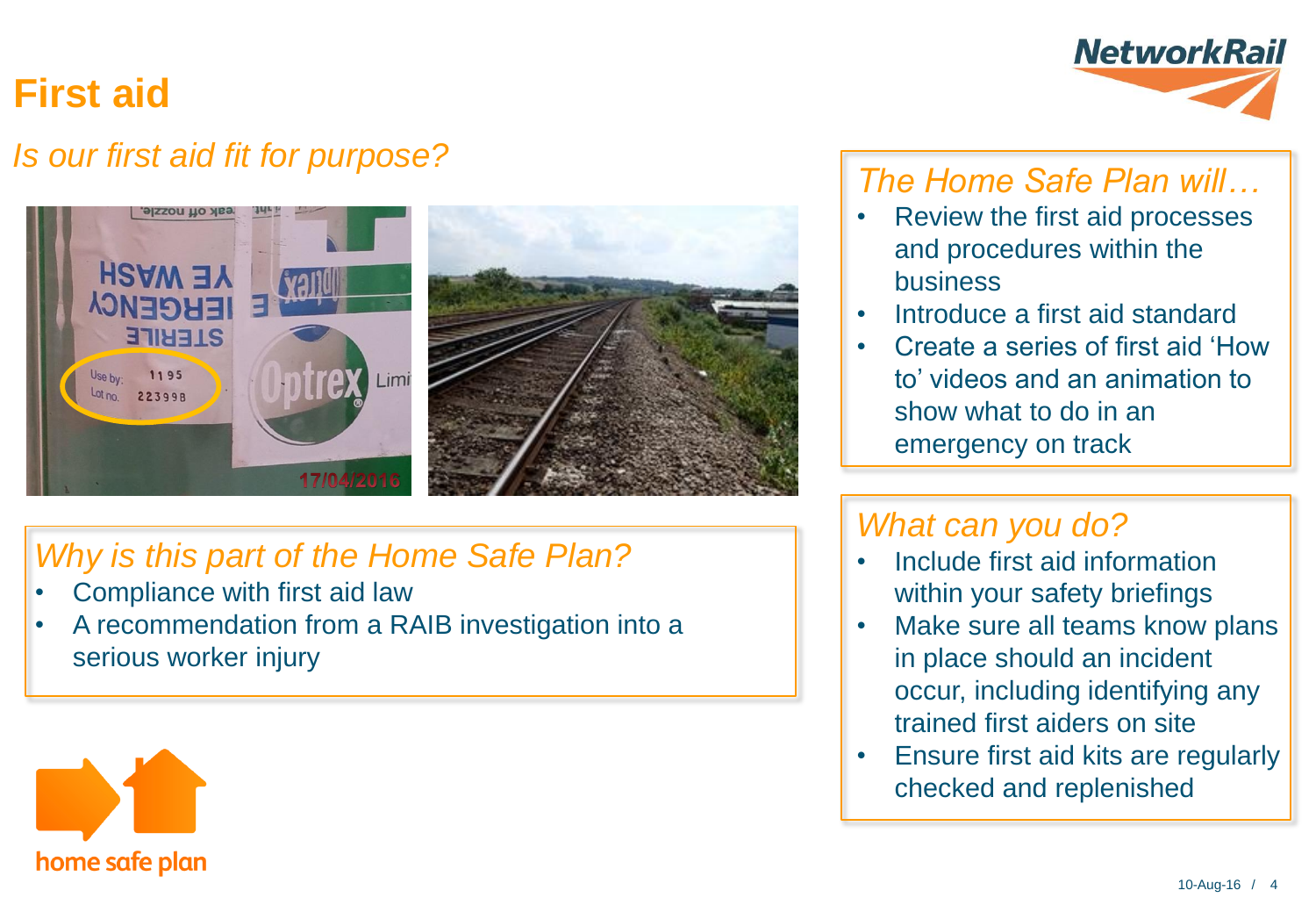# **Risk management**

#### *Workforce risk assessments*





#### *Why is this part of the Home Safe Plan?*

- On average 50 people a period are injured whilst at work for Network Rail. These injuries are preventable
- A correct risk assessment enables staff to work safely reminding us of the health and safety precautions we need to take. This can significantly reduce numbers of injuries.





#### *The Home Safe Plan will…*

- Review all Network Rail's Work Activity Risk Assessments (WARAs)
- Initially target the top 50 riskier activities
- Collaborate with our colleagues to deliver and implement these risk assessments

#### *What can you do?*

- Work with your local safety team to identify when you should use a risk assessment
- Use and follow the WARAs and Task Risk Control Sheets that are on Connect
- Stop work if you do not feel it is safe and risk assess again.

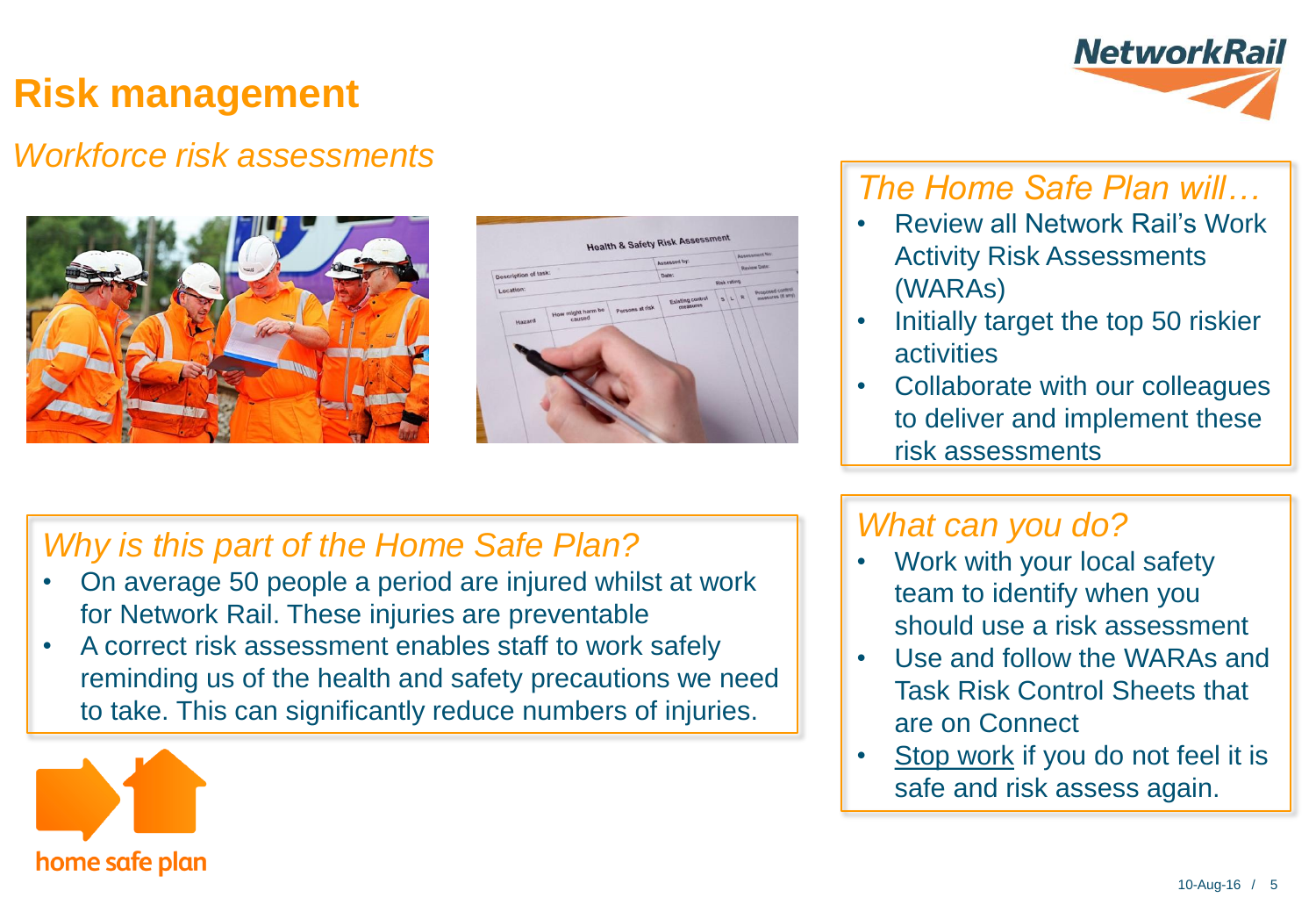# **Manual handling**

### *Reducing injuries*





#### *Why is this part of the Home Safe Plan?*

- Manual handling injuries are the second largest cause of Lost Time Injuries
- The Office of Rail and Road (ORR) has challenged our level of compliance with the Manual Handling Operations **Regulations**





#### *The Home Safe Plan will…*

- Analyse causes of high risk manual handling tasks
- Create a National plan to work with staff to deliver reductions in risk
- Improve training and processes around manual handling

#### *What can you do?*

- Identify your most difficult manual handling tasks and let us know
- Support manual handling reduction programmes
- Refer colleagues who have a manual handling related injury to RehabWorks – to assist in their recovery
- Use correct PPE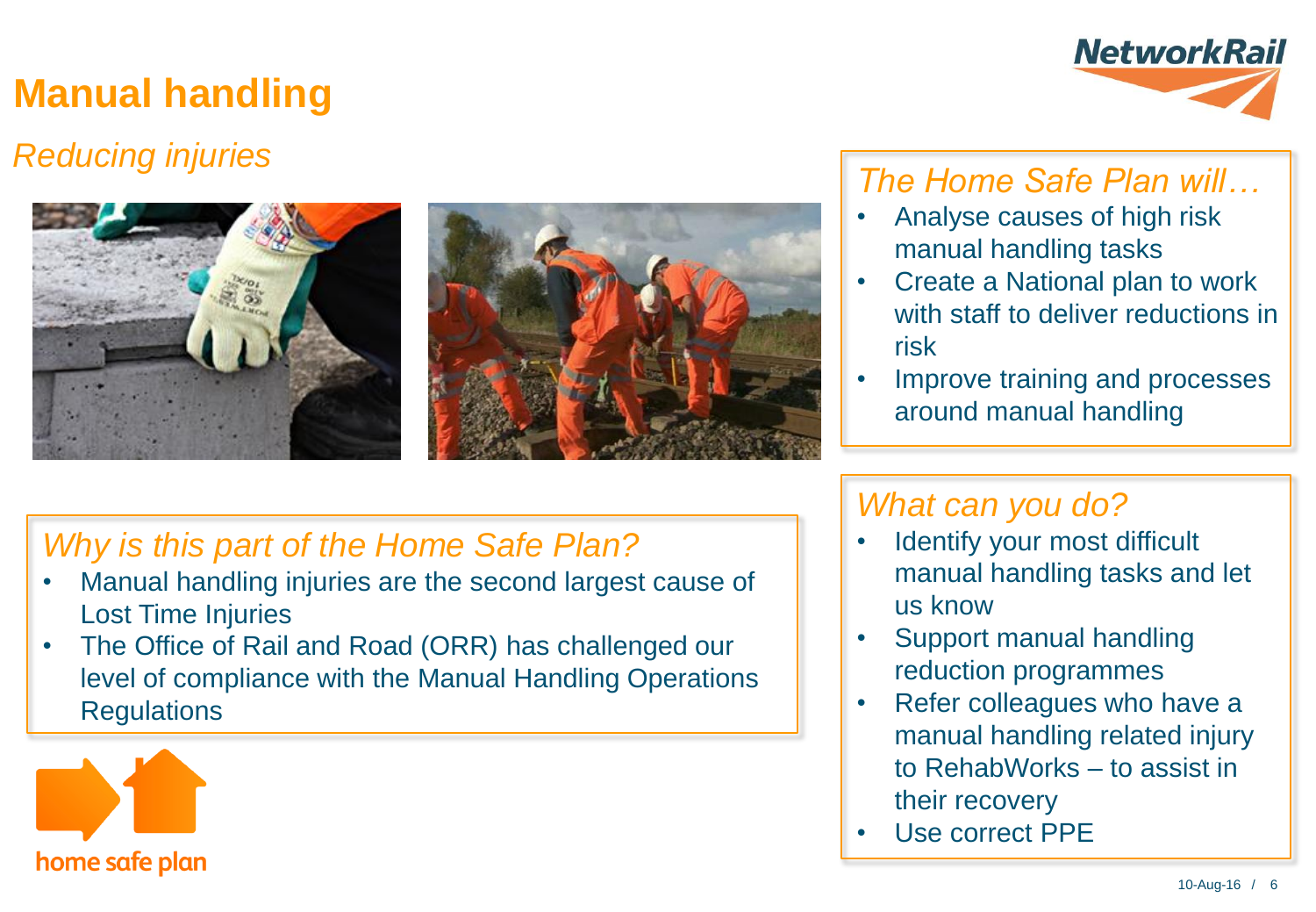

# **We must be relentless in preventing staff being injured by our work…**

2015/2016 was the first year without a workforce fatality

2015/2016 saw a 30% reduction of specified injuries

It has been great to see this improvement… but we must still strive to be better

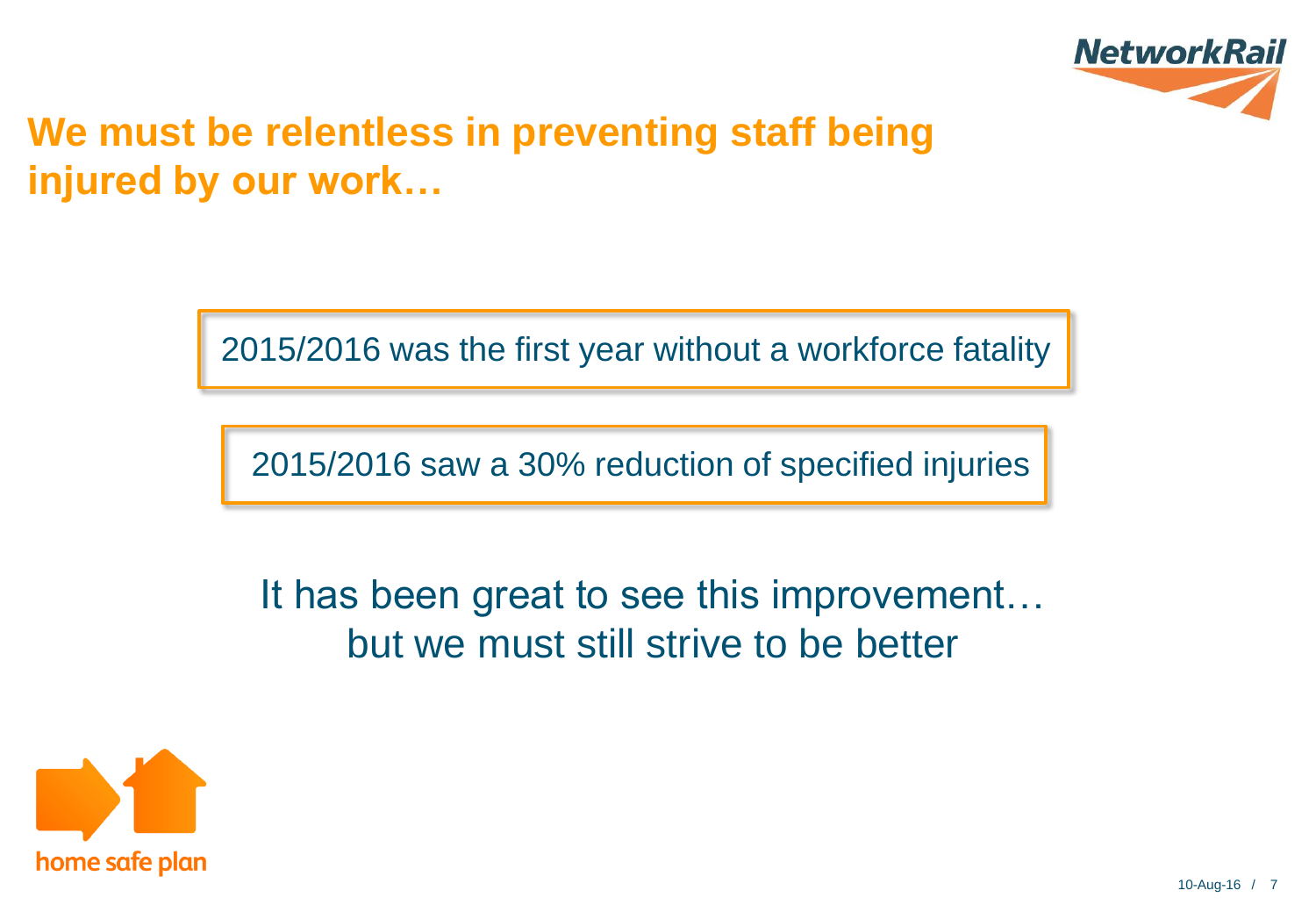

**If you have any feedback, queries or ideas that could support the progression of the Home Safe Plan or would like to share what you have been doing to support progression in your area we would like to hear from you! You can…**